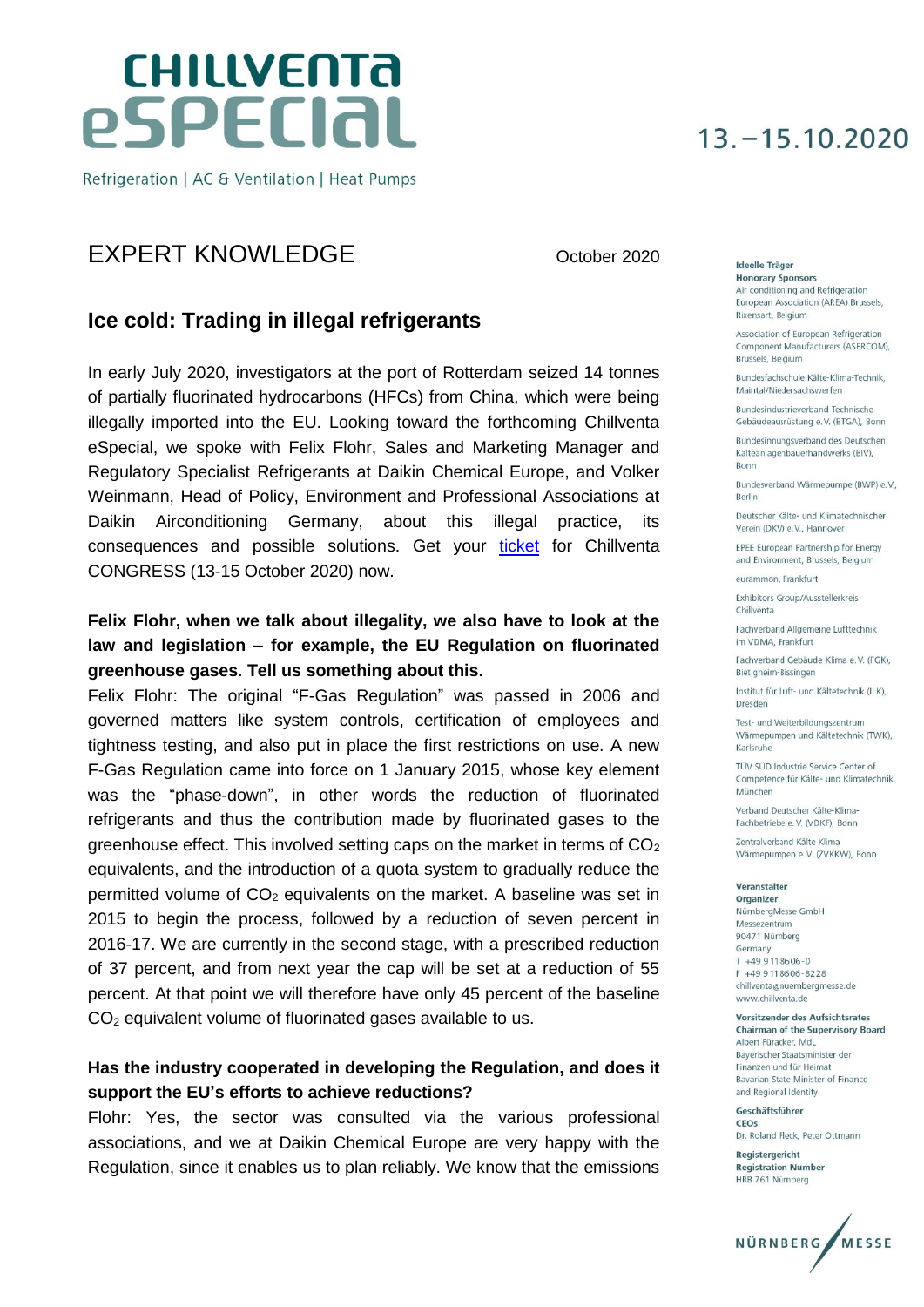Refrigeration | AC & Ventilation | Heat Pumps

caused by these substances have to be reduced, and the quota system sets us a specific framework.

Volker Weinmann: From a device manufacturer's position, too, the steady increase in the prescribed reductions posed a challenge to begin with, including changes in technology. That led to new products appearing on the market that work with even greater energy efficiency and also greatly assist us in our own efforts to improve climate protection.

### **So the F-Gas Regulation has been a kind of driver of innovation for the industry?**

Flohr: You could put it that way, yes. The reduction process has also led to huge numbers of new developments in the area of refrigerants. The result is an entirely new generation of refrigerants, which have either come into being or are still in development.

Weinmann: … And it has given us a major boost in the direction of the circular economy, in other words professionally treating refrigerants already in existence in the market. This was exempted from the "phase down" that we mentioned earlier, so treatment is both financially appealing and meaningful from an environmental angle.

### **That is something we will look at in more detail, since the F-Gas Regulation has also led to a problem with illegally imported refrigerants.**

Flohr: Unfortunately, that is true. The EU Regulation has created a closed market. As the European Commission wished, prices for refrigerants have risen. This was meant to regulate the market and create incentives to switch to refrigerants with a lower Global Warming Potential (GWP). But the discrepancy between the quite low prices in China and the higher prices in the EU now mean material is being transported to Europe illegally. We can definitely consider it a form of organized crime.

#### **What sort of scale are we talking about?**

Flohr: This year we have roughly 115 million tonnes of  $CO<sub>2</sub>$  equivalent available. In 2018 our association commissioned a study to compare Customs data – in other words, export and import data from a range of sources. The study concluded that 19 million tonnes of  $CO<sub>2</sub>$  equivalent had been directly imported into the EU market illegally, most of it from China.

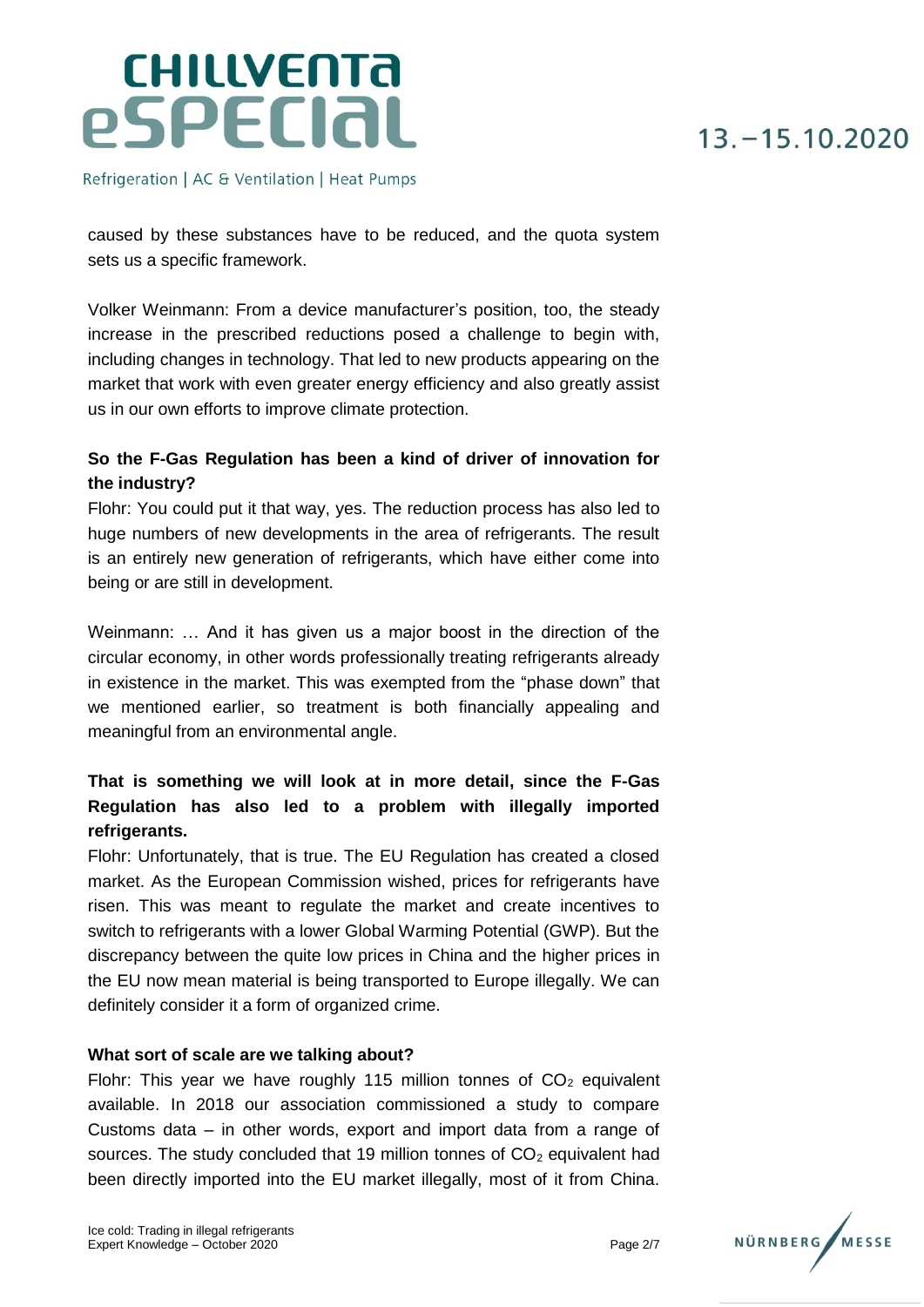Refrigeration | AC & Ventilation | Heat Pumps

On top of this is an uncertain volume of 15 million tonnes of  $CO<sub>2</sub>$  equivalent that was transported from China to countries neighbouring the EU, but we do not know what subsequently happened to it. There was no corresponding growth in the industry in these countries, and there has been no re-export. In total, therefore, we are talking about 34 million tonnes of  $CO<sub>2</sub>$  equivalent that has found its way into the EU as additional, illegal refrigerant. That is almost a third of the volume that is available for the entire market.

### **Are you able to explain how such a huge volume can be imported unnoticed?**

Flohr: It happens in different ways. Smaller quantities are genuinely smuggled – for example, using goods vehicles whose LPG tanks are filled with refrigerant to cross the EU borders. But illegal imports of refrigerants into the EU also take place on a grand scale, with entire containers being transported. One way seems to involve declaring the containers as transit imports, in which the EU is only meant to be a transit region on the way to Russia or Ukraine. But these deliveries then suddenly become "lost" somewhere. It is also a fact that Customs simply cannot keep control over everything right now. In the context of the coronavirus pandemic in particular, Customs officers obviously have other priorities than just fluorinated gases.

#### **But someone also has to buy the goods. How does that work?**

Flohr: The illegal refrigerants are actually sold via eBay or other Internet platforms. If you are a buyer, however, you should be able to tell the goods are illegal, since we are obliged by law to sell refrigerants only in returnable cylinders, which we take back again after use. But the illegal refrigerants are often sold in disposable bottles.

#### **What is the industry's position on this?**

Flohr: There is quite an interesting discussion on this right now, driven by the Ministry of the Environment, calling for tighter monitoring of the supply chain and bringing the end users of illegal refrigerants to account. But this is still under discussion, as I mentioned.

Weinmann: We are trying to make it clear to our customers that using illegal refrigerants is also fraught with uncertainties. For example, the declarations on the container often differ from what is actually in the bottles.

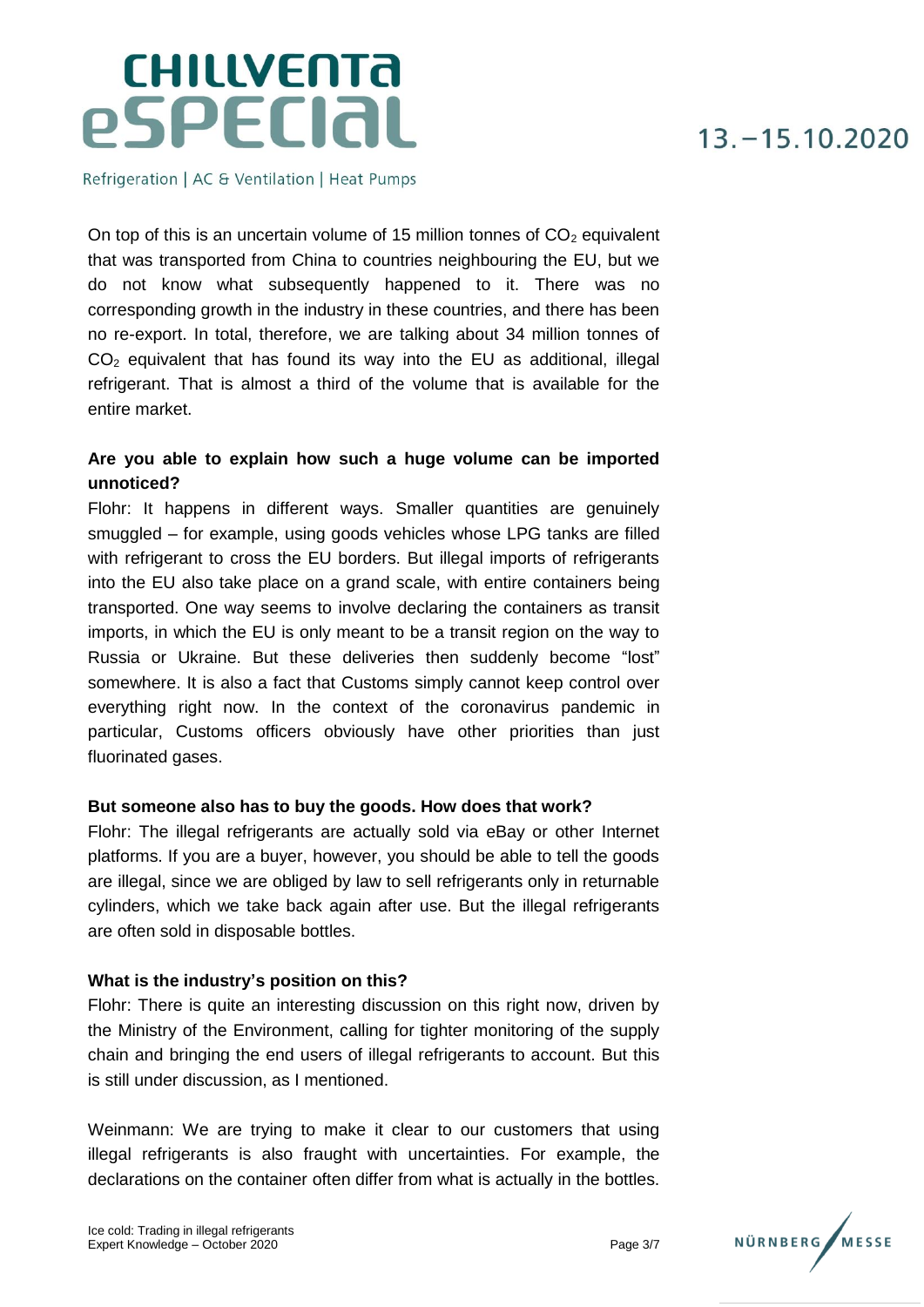# **CHILLVENTA** especial

Refrigeration | AC & Ventilation | Heat Pumps

That means there is a greater risk of faults affecting plants serviced using these products. But as manufacturers our influence is unfortunately limited. Our customers – in other words, plant manufacturers who acquire and maintain our devices – have even had to use refrigerants purchased from the end customer for maintenance purposes. That is a clear indication for us that end users are also among the purchasers of illegal refrigerants.

### **What is the sector's position on the idea of tighter controls over the supply chain?**

Flohr: That is a double-edged sword: if you increase the level of documentation required, which means more administration, then the costs will go up. The bottom line is that the product becomes more expensive, which means even more incentives for illegal smuggling. It would be important not only for the authorities to perform more monitoring but also to have the tools to directly penalize the use of illegal refrigerants. In any case, the level of administration is already relatively high, since it has been a requirement since the first F-Gas Regulation to maintain log books to document which refrigerant is used in which system.

Weinmann: The initiative by the Environment Ministry as it stands is already a practical approach as I see it. But the increased documentation requirements that are being considered, and the barriers they would involve, could ultimately affect the plant manufacturers who are already acting in compliance with the law, by creating problems they cannot overcome. That must not be allowed to happen, which is why we consider the draft legislation needs to be improved.

### **What specific steps are you taking as a refrigerant and device manufacturer?**

Weinmann: We have put in place a Europe-wide strategy to convert all systems with a particular fill limit, in other words air-conditioning systems with up to 14 kilowatts of cooling power, from R410A to R32 so we can reduce their GWP to one-third of its current value. We have also looked at the individual markets like France and Italy to see what barriers they have in terms of their national building guidelines, and tried to see what solutions exist for overcoming them. In addition, two of our VRV device series are filled with treated refrigerant ex-factory, which has saved about 150 tonnes of R410A throughout Europe, but Felix will be able to tell us more about that.

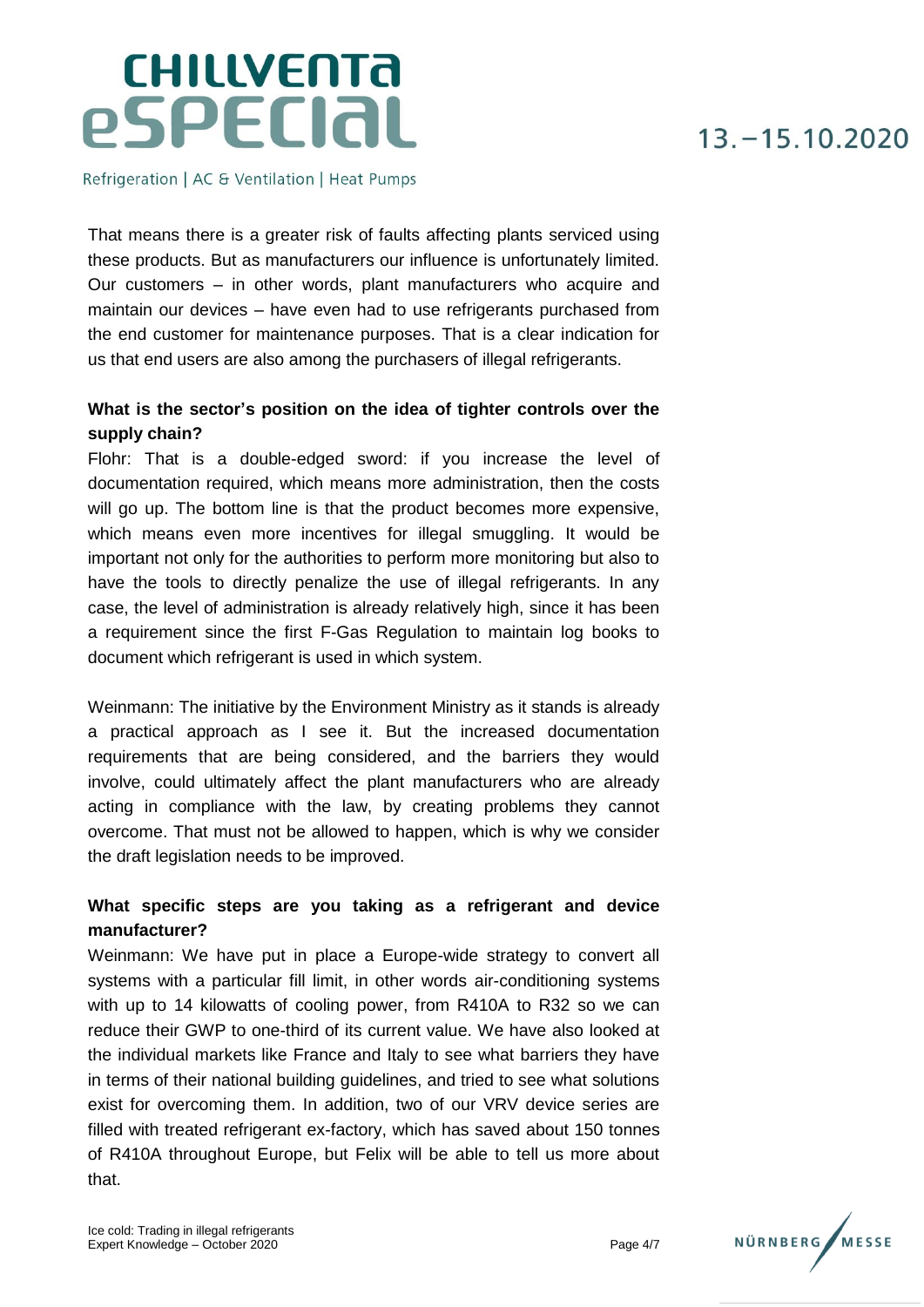Refrigeration | AC & Ventilation | Heat Pumps

Flohr: As refrigerant manufacturers we have pursued a number of approaches. One is our investments in a closed circular system: we already had a plant that would take back CFCs, HCFCs and hydrocarbons, which we could then use to make raw materials for further chemical production. We have expanded the plant in Frankfurt am Main to enable us to treat used refrigerants to restore their original function and ensure they are every bit as good as brand new product. There is also an interesting side story to this treatment plant: it is run using excess heat from a neighbouring processing unit, which means it needs no additional power. At the same time we have developed refrigerants that can be used in the service area to replace old refrigerants with a high GWP. The substitute product R407H, which is thermodynamically and practically equivalent to R404A, is in the same safety class but its GWP is only half as high. In addition, the sector has developed a new class of refrigerants, HFOs, which have a GWP of only around 1 and are combustible to only a limited extent – which represents a really good compromise overall, enabling systems to be both safe and, more particularly, energy-efficient.

#### **Was all this the result of the F-Gas Regulation?**

Weinmann: No, but it confirmed and supported our own corporate position on the question of climate protection and the Paris climate goals. In 2018, at a corporate level, we announced our Environmental Vision 2050, under which Daikin aims to be a carbon-neutral company by 2050, and we are making major investments in the circular economy as part of our efforts to make this happen.

Flohr: I can only agree. Environmental concerns are very important to us. Our regular efforts are focused on ensuring safe refrigerants reach the market, making energy-efficient systems possible, along with a reduction in power consumption and  $CO<sub>2</sub>$  emissions. We also believe in the concept of the circular economy, and we are happy with every refrigerant we can take back for treatment. For us, that is the future.

### **Can you put that in perspective for us? When will the proportion of treated refrigerants on the market exceed that of new product?**

Flohr: That is hard to say right now, but from 2030, according to the F-Gas Regulation, we will only have 21 percent of the original volume from 2015 still available. It will happen some time between now and then. Thanks to

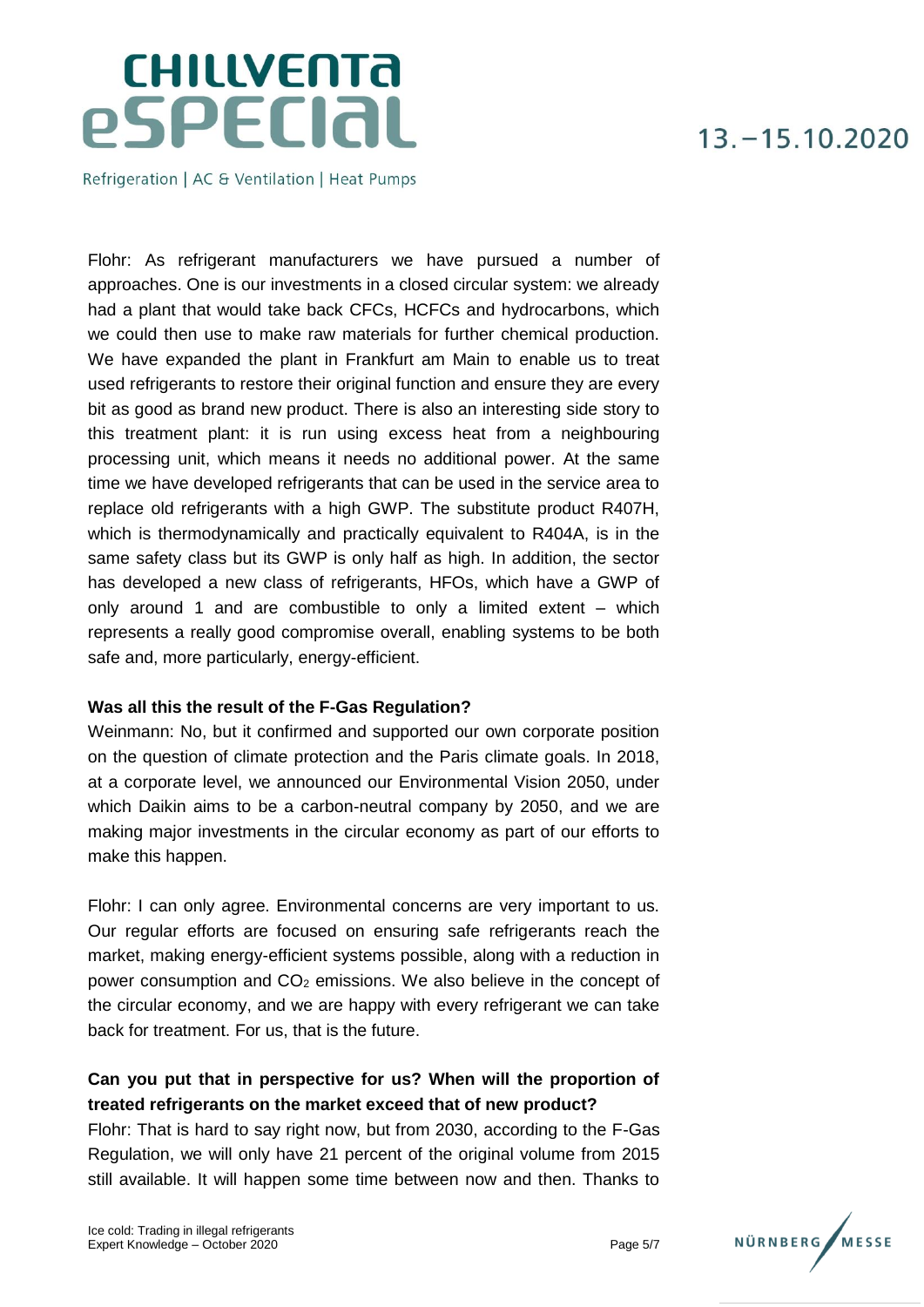Refrigeration | AC & Ventilation | Heat Pumps

our huge investments in plant technology, in any case, we are well equipped to treat used refrigerants to make them accessible to the market again.

### **Let us return briefly to the question of environmental and climate protection. Why are you so strongly committed in these areas?**

Weinmann: Our entire company is backing the goals of the Paris Agreement. We are also adhering to the UN's Sustainable Development Goals, to which we are contributing as part of our business activities. Our parent company is therefore driving forward our commitment to environmental and climate protection at a global level. And as part of our Environmental Vision 2050, we have of course undertaken to be carbonneutral by 2050, not only in terms of product manufacture but throughout our entire product life cycle. That is unusual in this sector to begin with.

### **Excellent. Will this theme have a part to play at the Chillventa eSpecial?**

Weinmann: We traditionally have a very strong commitment to Chillventa. Once again this year, Felix and I will be visible at the eSpecial in any case, and can be contacted in person via the "matchmaking" function. Felix will also put in an appearance in connection with the European Fluorocarbons Technical Committee (EFCTC). And as the Second Chairman of the Information Centre on Heat Pumps and Refrigeration, I will be giving a lecture on the hydrogen study by Fraunhofer IEE and illustrating the practical utilization of hydrogen. After all, if we consider that, sooner or later, we will only have access to renewable energy obtained from wind, PV systems and water, it makes sense to use this electricity as efficiently as possible. In this context, using heat pumps to heat buildings is much more efficient than making use of hydrogen, which is being promoted in various quarters right now, even though producing it is a highly energy-intensive process.

Get your [ticket](https://www.messe-ticket.de/Nuernberg/Chillventa2020/Shop?culture=en) now to have access to all lectures at the Chillventa eSpecial.

*Thank you for the in-depth interview and these interesting insights.*